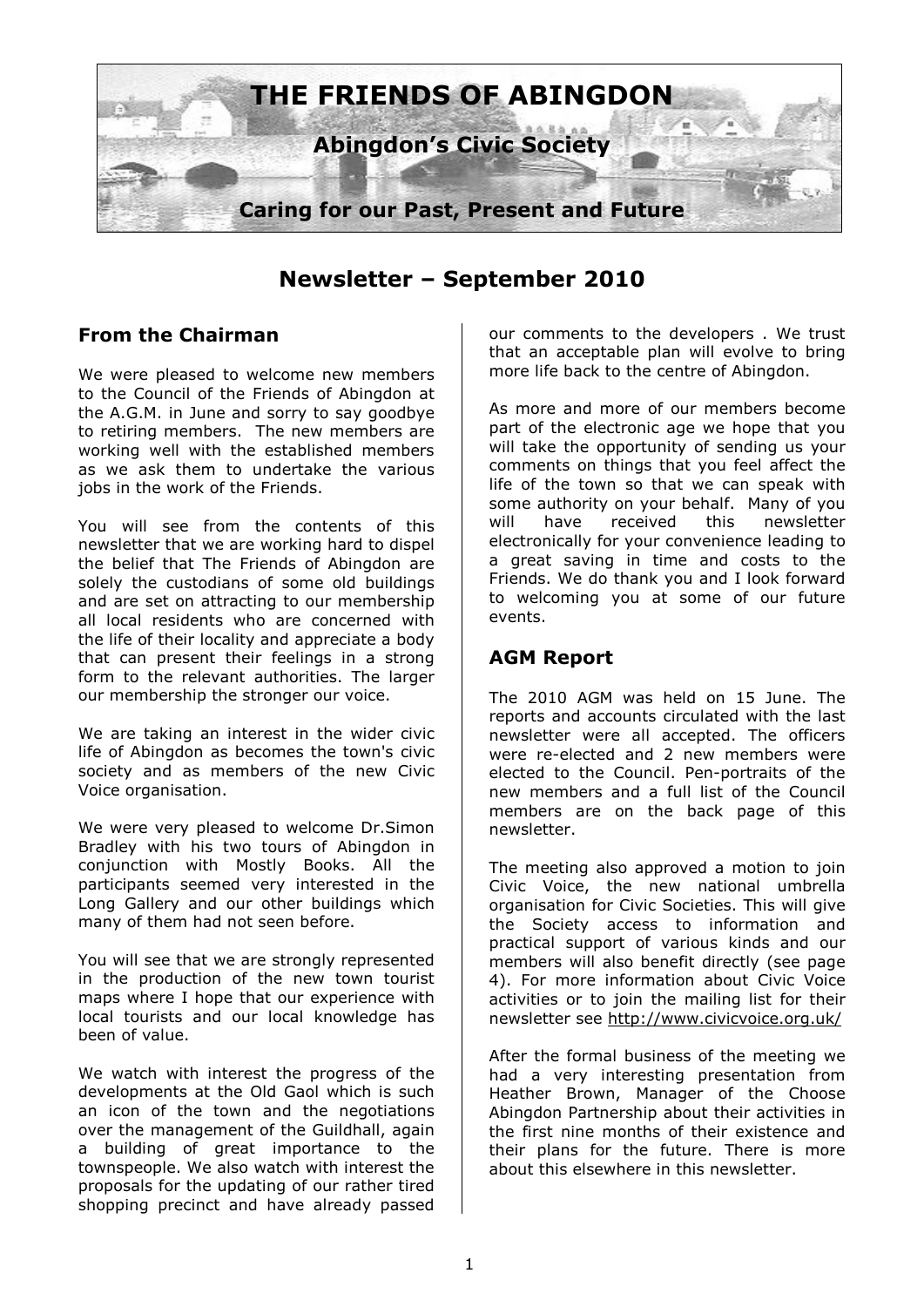# **Abingdon news**



### **Old Gaol**

The Vale Council has announced that following demolition of non-historic areas of the site and completion of the detailed archaeological work required by English Heritage, ownership of the Old Gaol site has been passed from the Vale of White Horse District Council to developers Cranbourne Homes and building work can start immediately.

Initially, the work will concentrate on site infrastructure and constructing a new 60 space underground car park, before moving on to building the new flats and restaurants.

So far, Cranbourne has paid the Vale just over £2 million for the site. As part of the deal, the council will receive further payments (possibly up to a further £2m) from the sale of residential units in the development. The final value of the scheme to the council will not be known until all units have been sold and the final value of the developed site is known.

The Old Gaol project includes four restaurants, accommodation for the Abingdon Bridge charity, public access to the river and gardens, 61 residential units and significant extra parking.

It is hoped that the site will be fully complete by autumn 2014.

#### **Guildhall**

The future arrangements for the management of the Guildhall are still under discussion between the Vale and Town Councils, with the likelihood being that the latter will take over responsibility for its operation. Ideas under consideration include establishing closer links between the various arts venues in that part of the town, possibly including a shared booking office. Councillor Richard Webber, Vale Cabinet member responsible for this project, says that the councils hope to make an announcement in the near future which will secure the future of the Guildhall and its use by the people of Abingdon.

### **New maps in Abingdon**

The maps in the Market Square and elsewhere in Abingdon are looking very old and faded. Their replacement has been one of the projects coordinated by Heather Brown of the Choose Abingdon Partnership. She asked for volunteers from The Friends of Abingdon to help with the planning of new maps so Michael Matthews and Alan and Pat Bryden have spent a few happy hours as part of a small working group trying to make sure that the maps are relevant to particular sites and that all the required information is present and correct. Heather commissioned pictures from local artist Peter Bellingham and we saw the first fruits of our efforts when draft maps were produced by the cartographer Glyn Kuhn for public consultation at the end of July in the Community Shop in the Abbey Shopping Centre. Many people made useful comments and after site visits and further close inspection by our group, the maps are now undergoing final revisions. The map frames have recently been spruced up by the Town Council and it is hoped the new maps will be installed in them by the end of October. *Pat Bryden* 

### **Oxfordshire County Council spending reviews**

Plans for the introduction of a 20 mph speed limit in much of the Town Centre and the completion of improvements to the High Street and the Square (including stabilisation of the War Memorial) have been put on hold by Oxfordshire County Council as part of their post-election spending review. There will be a public consultation on the spending reviews in September: the Abingdon meeting will be on Thursday 30 September at 19.30 in the Guildhall.

## **Choose Abingdon Partnership**

The Partnership's first newsletter, "Choice" is now available, summarising all the ideas they have been asked to consider for improvements to the town and explaining how they are going about prioritising them. It also highlights some projects they have already undertaken, mainly relating to publicity and communications.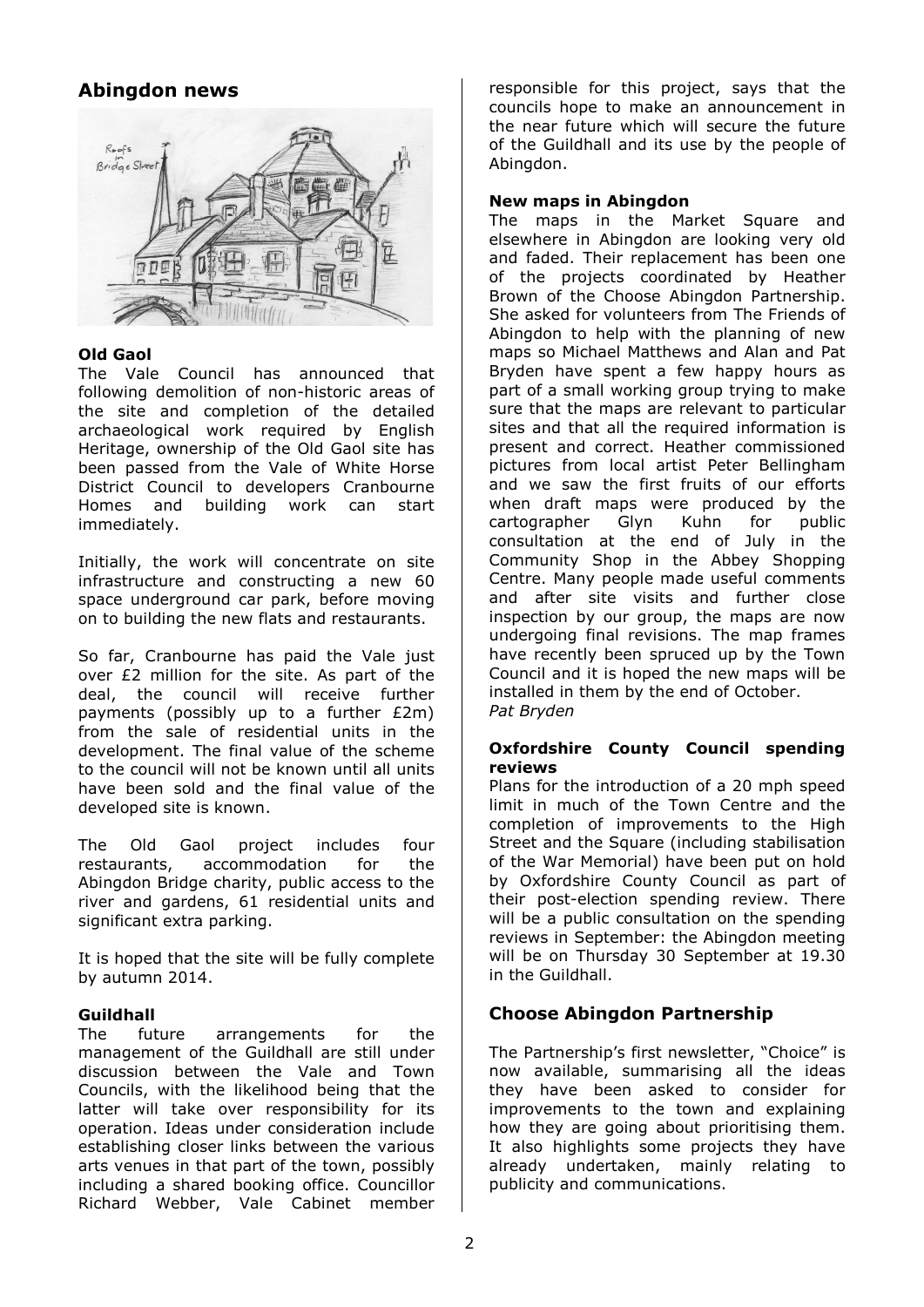Forthcoming developments for the Partnership include the setting-up of a Community Forum, to enable the Partnership to work more closely with existing community groups, and the launch on 16 October of a Loyalty Card scheme for Abingdon shops. For more information about the Partnership's activities, contact Heather Brown, Choose Abingdon Partnership Manager, on 07768 177577 or e-mail heather.brown@chooseabingdon.co.uk

### **Community Shop**

The Partnership has arranged with Scottish Widows, landlords of the Abbey Shopping Centre, for one of the empty shops (the one formerly occupied by Adams Childrenswear) to be made available for use by local community groups. Groups can book it – free of charge – for one or two weeks to publicise or demonstrate their activities. They can either just use the window for a display or use the shop itself: selling goods is not permitted, but tickets for forthcoming events can be sold. During the period leading up to Heritage Open day on 11 September the shop has heritage-related displays from AAAHS and Friends of Abingdon – do call in and have a look. To find out more about booking the shop contact Heather Brown.



## **Heritage Open Day**

Abingdon town centre will be buzzing on Saturday 11th September for the annual Heritage Open Day.

Heritage Open Day celebrates Abingdon's architecture, culture, and history by allowing visitors free access to interesting properties that are not usually open or normally charge an entrance fee. It also includes walking tours, dancing by local groups, bell ringing, and a family competition to find out what some of our local shops were selling in the past.

A record number of properties are open this year including some which have not been opened before. There are also two interesting guided walks: one of Victorian Abingdon and one to the new Jubilee Junction of the Wilts and Berks Canal. More details are in the enclosed leaflet.

**NB** The event is run by volunteers and more help on the day would be very welcome: if you could spare an hour or two to help please let us know: Pauline Burren or Hester Hand for the Abbey Buildings or Alastair Fear (07775 920659) for any of the other venues or the information stall in the Market Place. No specialist knowledge is required but it is an opportunity to find out a lot!

**\*\*\*\*\*\*\*\*\*\*\*\*\*\*\*\*\*\*\*\*\*\*\*\*\*\*\*\*\*** 

# **Abingdon Museum Appeal**

The Abingdon Museum Friends' fundraising campaign for the Museum re-development is now well under way. The public launch was at an all-day event in the Museum on 19 June; in July over 100 visitors came to an Open Garden Day involving 6 Abingdon gardens and on 14 August there was much merriment in the Market Place, including the pleasure of seeing the Mayor and his deputy in the stocks: charging people to throw wet sponges at them proved a lucrative fundraiser!

The next major fundraising event is a Literary Quiz on Tuesday 9 November (19.30 Manor School, Shippon). This is an annual Mostly Books event but they have kindly agreed that this year all proceeds will go to the Museum Appeal. Teams of 10 - you can either arrange your own or let chance take you where it will on the night. This promises to be a really fun event; but it is popular so advisable to book places early.

Tickets (£5) are available from Mostly Books at 36 Stert St. For more information or to buy online, go to www.mostly-books.co,uk or phone 01235 525880.

The Museum Friends have a number of other activities planned for the autumn: for more information or to support their campaign, see www.abingdonmuseumfriends.org.uk/ or contact Sue Stevens - 01235 200350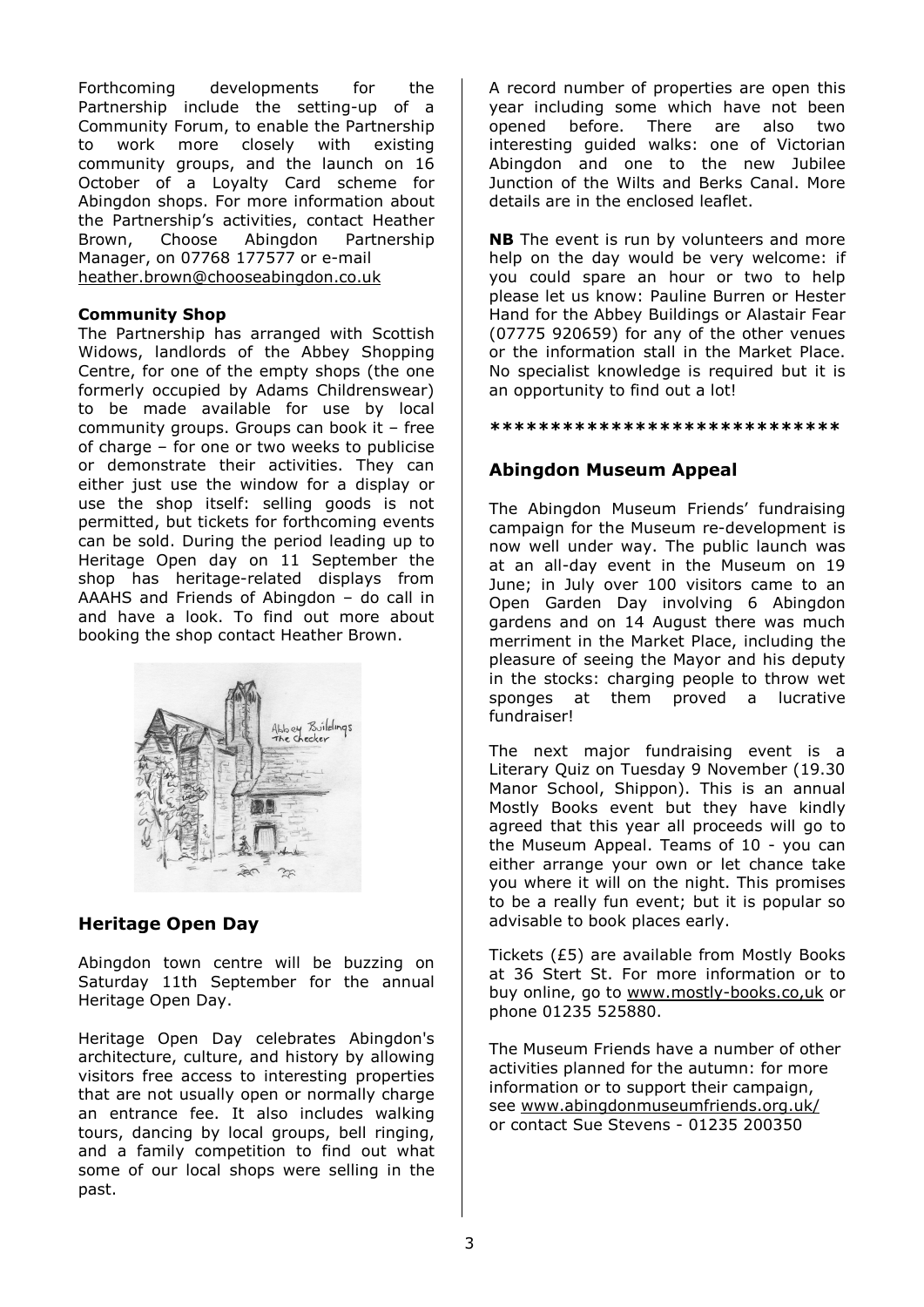

### **Pevsner Walk**

On Tuesday 6 July, a lovely summer evening, fifty people crowded into the courtyard of Mostly Books in Stert Street for the start of a walk around Abingdon. It was led by Dr Simon Bradley, the series editor for the new editions of the Pevsner *Buildings of England* county guides and a co-author of the revised and enlarged guide for the historic county of Berkshire that has just been published. He was an enthusiastic and (it goes without saying) very knowledgeable guide.

A tour of and hour and a half can only take in highlights, and Dr Bradley had chosen an interesting selection. He pointed out the different architectural styles visible when standing between St Nicolas'Church and the Guildhall, the medieval statue of the Virgin in a niche in the Abbey gateway that had escaped the attention of the puritans, and the upper window in the Guildhall that used to have a balcony. He invited us to inspect the back of the County Hall and the way the staircase tower was clearly an afterthought. The size and quality of St Helen's Church show the prosperity of the medieval town and the  $14<sup>th</sup>$  century painted ceiling in the Lady Chapel is unique in England. The Jacobean panelled hall of the Long Alley Almshouses is a room fitting the status of Christ's Hospital and is where the Master and Governors still meet. The walk ended in the Long Gallery at the Abbey, the former abbey guesthouse, with strawberries, cream and wine and a question and answer session with Dr Bradley.

Thank you to the organisers and Dr Bradley and to all those who opened buildings and provided the refreshments. An interesting and enjoyable evening that was so popular that it was run a second time a month later. JB

*Editor's note:* for more detail and pictures of some of the points of interest on the tour see http://mostly-books.blogspot.com/



## **Membership Benefits**

Individual members of all civic societies who join Civic Voice can receive the

offer of a free National Trust day access pass. The pass is transferable and can be given to friends or family if a member is already a member of the National Trust.

For those with internet access the free pass can be downloaded by going to www.civicvoice.org.uk/nationaltrustcivicvoiceoffer. Those who do not have internet access can obtain their pass by sending a stamped addressed envelope to Civic Voice, Unit 101, 82 Wood Street, The Tea Factory, Liverpool L1 4DQ requesting one and providing your contact details. You should also say that you are a member of Friends of Abingdon.

This offer is available in the first year that a civic society joins Civic Voice. Why not apply now and use it for the Chastleton trip?

Civic Voice also has a partnership with Bluefin insurance offering a range of products (health, home, car, travel, pet and heating insurance) for our members. The Friends will get a contribution for each policy taken out by one of our members. More about this in the next newsletter.

## **Message from the Editor**

If you are receiving this newsletter by hard copy but would be happy to have it by e-mail please let me have your e-mail address (my contact details are on the back page).

We recognise that many of our members prefer hard copy but postage accounts for as much of the cost as the printing. We already have volunteers delivering by hand to some areas of the town and would very much like to hear from anyone who would be willing to deliver in the following areas:

- Shippon
- Anna Pavlova Close
- Bath Street/Fitzharry's Road
- Spring Road to Conduit Road area
- Brewery area,
- Radley Road (could be split North-South)
- Sutton Courtenay (or part of it)

There would probably be no more than 10- 15 houses in each area – the exact scope is open for discussion. Hester Hand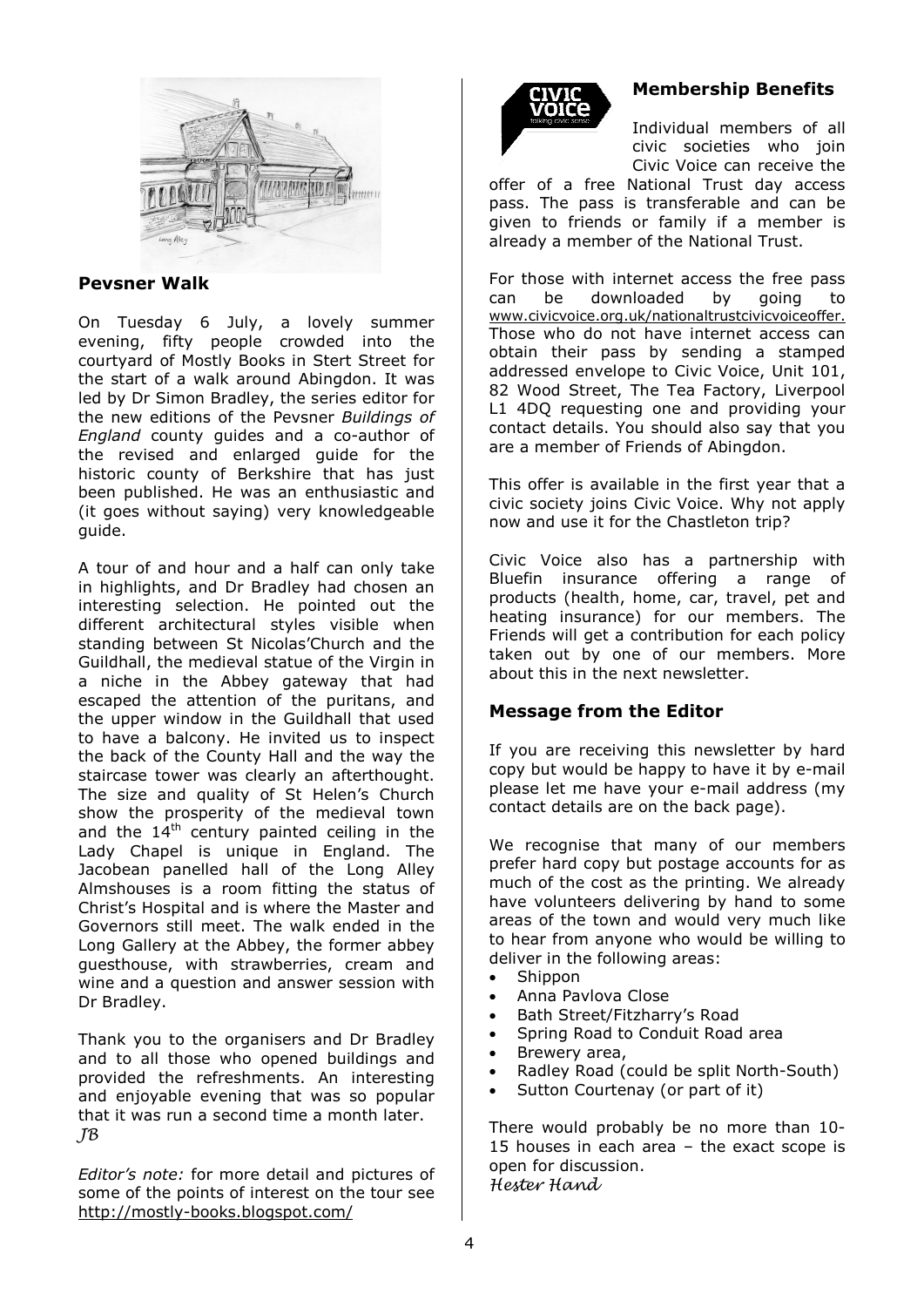# **Events in Abingdon**

### **Friends' Events**

*Visit to Chastleton House, Moreton in the Marsh. Saturday, September 25*  See enclosed leaflet. An ideal opportunity to use your free National Trust pass.

*Christmas Party – Tuesday 7 December*  Always a popular event - get the date in your diaries now and watch out for details nearer the time.

### **Abingdon Autumn Craft Fair**

*Thursday 21 – Sunday 24 and Thursday 28 – Sunday 31 October. 10.00 – 17.00 – late opening to 19.00 on Fridays.*  The Craft Fair remains a major source of

income for Friends of Abingdon – and of course an excellent source for Christmas presents - so please continue to support it.

### **Unicorn Theatre events**

*Lady Windermere's Fan by Oscar Wilde 19.30 Wednesday 15 – Sat. 18 September Studio Theatre Club*  Tickets £7.50 (concessions available) from http://www.studiotheatreclub.com/ or 01865 778105 or from The Gift Centre.

*Rebecca by Daphne du Maurier 19.30 Wednesday 22 – Sat. 25 September and matinee 14.30 Saturday 25. BreakaLeg Productions*  Tickets (£6 or £8) from The Bookstore or by post from BreakaLeg Box Office, 40 Castle Street, Steventon, OX13 6SR

*Opera in Aid of Home Farm Trust*  Professional singers perform opera favourites from 18.00. For more information and to book please contact 01525 376564 or hilary.colbert@hft.org.uk

*Stepping Out by Richard Harris 19.30 Wednesday 17 – Sat. 20 November Abingdon Drama Club*  Tickets from The Bookstore or contact http://www.abingdon-drama-club.com/

*Unicorn Comedy Club 19.30 for 20.00 Thursday 9 September and Thursday 4 November.* Information about acts and tickets  $(E7)$ from http://unicorncomedy.moonfruit.com/

### **Other events in Abingdon**

*The Twenty-six Centuries of Abingdon: County Hall Museum – till 31 October* 

A major exhibition of the town's rich history and a foretaste of what we will see when the museum re-opens in 2012. Accompanied by a themed exhibition on the Stuarts, following last year's Tudors exhibition.

*Boundary Walk for Heritage Weekend: Sunday 12 September – leaves Market Place at 11.30* 

An easy walk with an informative guide – fascinating even if you think you know the town.

*Celebrating Abingdon's History: a tribute to Mieneke Cox. Saturday 9 October 11.00 – 17.30, St Helen's Church.* 

Speakers include Dick Barnes, Manfred Brod, Michael St John Parker and Jackie Smith. Tickets £5 from Mostly Books or The Abingdon Bookstore or by post from Mrs A Smithson, c/o The Church Office, St Helen's Court, Abingdon OX14 5BS (enclose SAE). Proceeds to St Helen's Church.

*Remembrance Day service and ceremonies*. *Sunday 14 November From 10.00* – more details from Town Council

*Mayor's Charity Quiz: 19.00 Friday 19 November Guildhall* Contact Town Council for entry forms.

#### **Choose Abingdon Partnership events:**

*AGM and Community Forum.* Monday 11 October 11.00 and 14.30 Guildhall.

*Loyalty Card Launch Festival:* Saturday 16 October from 11.00 Market Place and Town **Centre** 

*Local Food and Craft Market:* Saturday 23 October, Market Place. To link in with main Craft Fair and showcase local products.

**Please remember that there is no parking at the Abbey Buildings: drop off and pick up only. There is free parking after 16.00 at Abbey Meadows, Abbey House or Cattle Market car parks.**